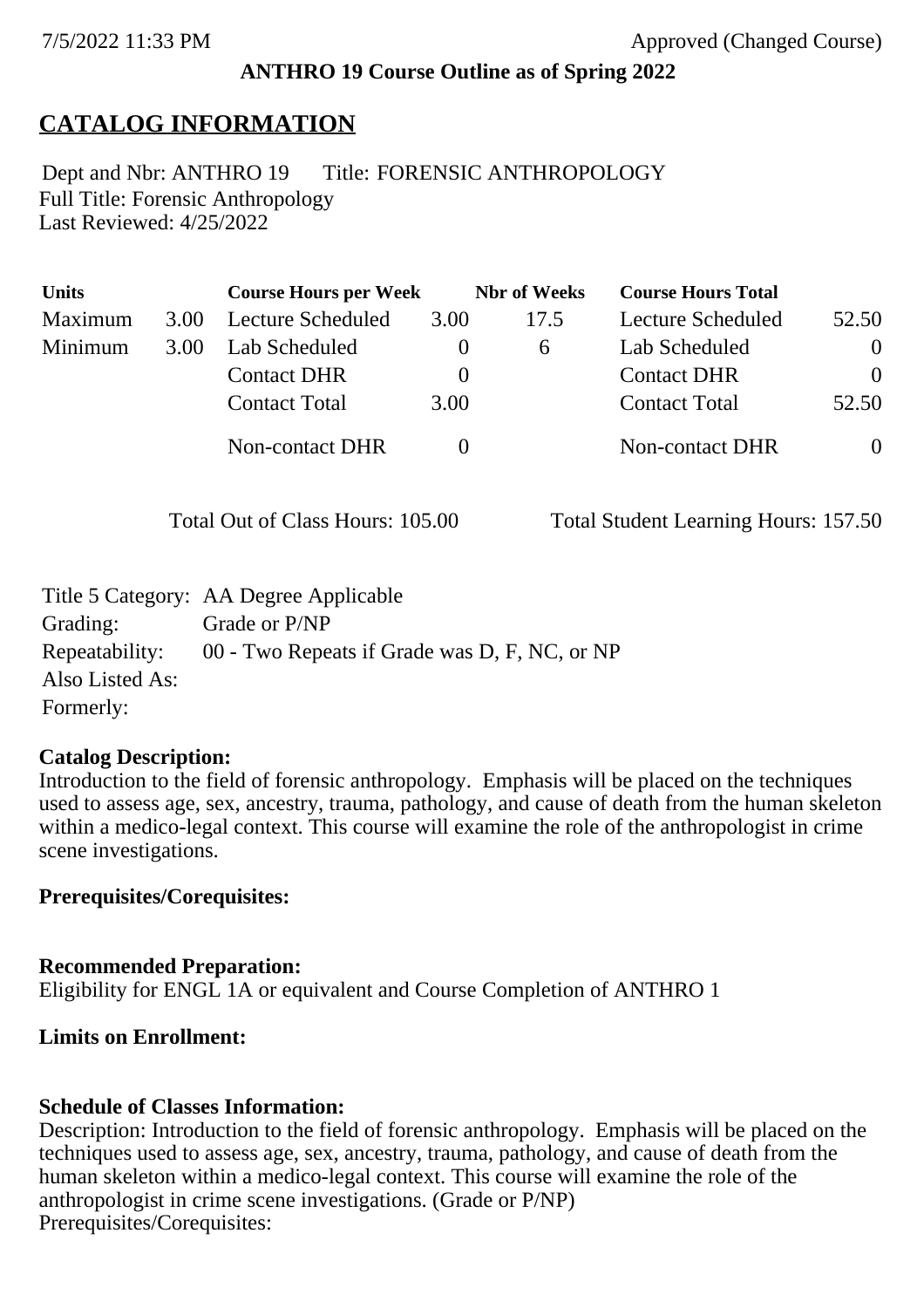Recommended: Eligibility for ENGL 1A or equivalent and Course Completion of ANTHRO 1 Limits on Enrollment: Transfer Credit: CSU;UC. Repeatability: Two Repeats if Grade was D, F, NC, or NP

# **ARTICULATION, MAJOR, and CERTIFICATION INFORMATION:**

| <b>AS Degree:</b>                 | <b>Area</b>                            |                                         |           | Effective:                           | Inactive: |
|-----------------------------------|----------------------------------------|-----------------------------------------|-----------|--------------------------------------|-----------|
| <b>CSU GE:</b>                    | <b>Transfer Area</b><br>B <sub>2</sub> | <b>Natural Sciences</b><br>Life Science |           | Fall 2017<br>Effective:<br>Fall 2017 | Inactive: |
| IGETC:                            | <b>Transfer Area</b><br>5B             | <b>Biological Sciences</b>              |           | Effective:<br>Fall 2017              | Inactive: |
| <b>CSU Transfer: Transferable</b> |                                        | Effective:                              | Fall 2017 | Inactive:                            |           |
| <b>UC Transfer:</b> Transferable  |                                        | Effective:                              | Fall 2017 | Inactive:                            |           |

**CID:**

**Certificate/Major Applicable:**  [Major Applicable Course](SR_ClassCheck.aspx?CourseKey=ANTHRO19)

# **COURSE CONTENT**

### **Student Learning Outcomes:**

Upon completion of the course, students will be able to:

- 1. Utilize anthropological methods to estimate an individual's sex, age, ancestry, trauma, pathology, and cause of death from their skeletal remains.
- 2. Demonstrate familiarity with the role and responsibilities of forensic anthropologists in the investigative process.

### **Objectives:**

Upon completion of this course, students will be able to:

- 1. Identify the major bones of the body.
- 2. Estimate sex using the human skeleton.
- 3. Assess age-at-death of an individual using skeletal and dental markers.
- 4. Estimate ancestry from the human skeleton.
- 5. Recognize common skeletal pathologies and trauma.
- 6. Differentiate among pre-, peri-, and post-mortem skeletal injuries.
- 7. Discuss the relevance of forensic anthropology to crime scene investigations.

## **Topics and Scope:**

- I. Human osteology
- II. Human odontology
- III. Sex determination techniques
- IV. Age assessment techniques
- V. Ancestry estimation techniques
- VI. Pathology
- VII. Trauma and injury
- VIII. Cause of death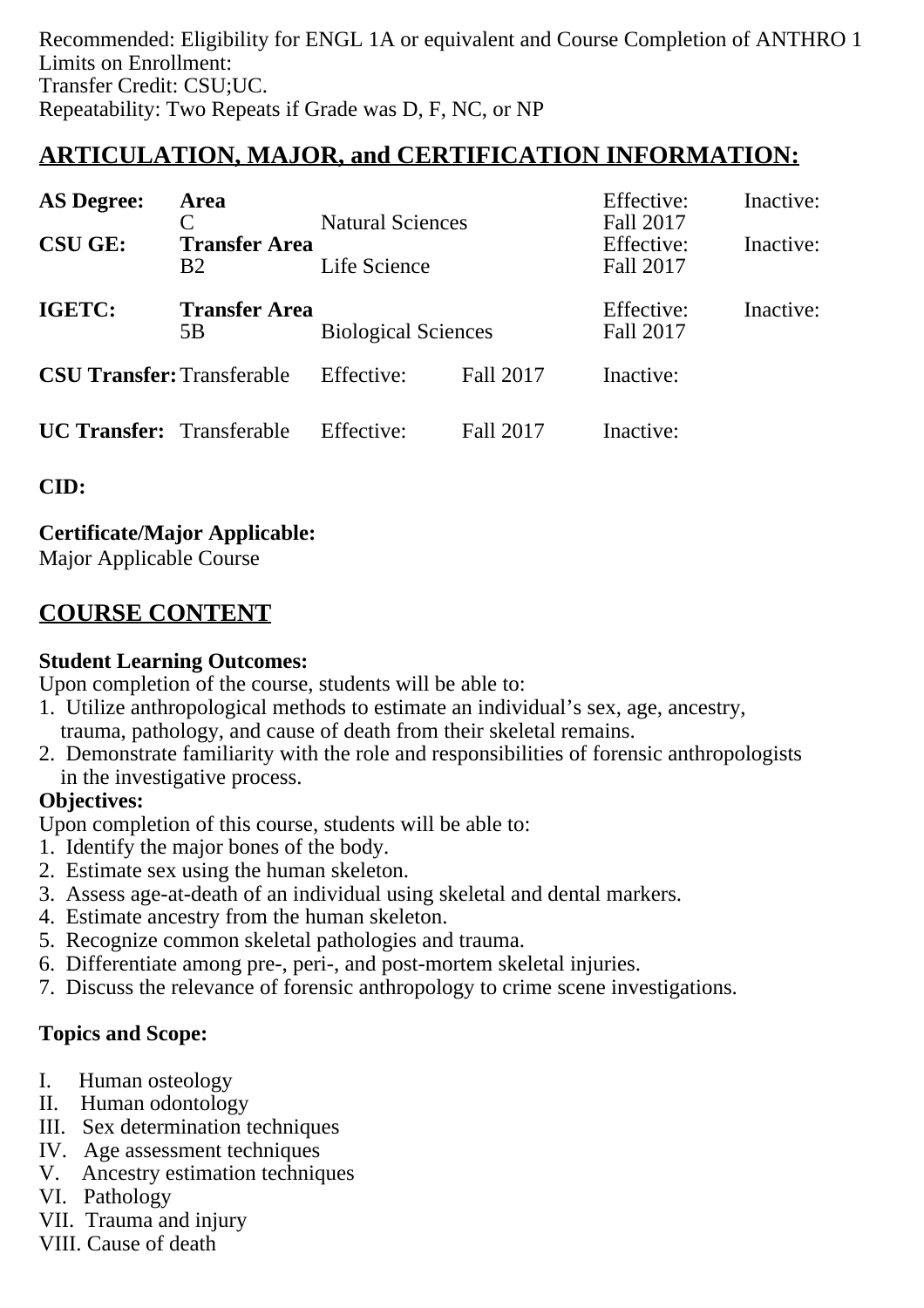- IX. Minimum and maximum number of individuals
- X. Logistics of crime scene analysis
- XI. Role of forensic anthropologist in medico-legal contexts
- XII. Review of well-known forensic anthropology case studies

XIII. Ethical considerations in forensic anthropology

### **Assignment:**

1. Reading assignments (between 15 and 50 pages per week).

2. Writing assignments (1500-3000 word count) include occasional short-answer and essay responses based on homework reading.

3. Weekly problem-solving reports and/or skills demonstrations with lab models or specimens in class.

4. Two to four quizzes or exams, which can include multiple choice, true/false, matching items, short answer, essays, and the identification of three-dimensional specimens.

## **Methods of Evaluation/Basis of Grade:**

**Writing:** Assessment tools that demonstrate writing skills and/or require students to select, organize and explain ideas in writing.

Short answer and essay responses to assigned homework readings and questions

**Problem Solving:** Assessment tools, other than exams, that demonstrate competence in computational or noncomputational problem solving skills.

Reports based on forensic anthropology cases

**Skill Demonstrations:** All skill-based and physical demonstrations used for assessment purposes including skill performance exams.

Identification, measurement, and assembly of skeletal castes, bone and 3-dimensional models

**Exams:** All forms of formal testing, other than skill performance exams.

Multiple choice, true/false, matching items, short answer, and essays

**Other:** Includes any assessment tools that do not logically fit into the above categories.

**Representative Textbooks and Materials:**

| $10 - 15\%$                               |
|-------------------------------------------|
|                                           |
|                                           |
| Problem solving<br>$10 - 15%$             |
|                                           |
|                                           |
| <b>Skill Demonstrations</b><br>$30 - 40%$ |
|                                           |
|                                           |
|                                           |

Writing

Exams 30 - 40%

|      | <b>Other Category</b> |
|------|-----------------------|
| None | 0%<br>$\Omega$ .      |